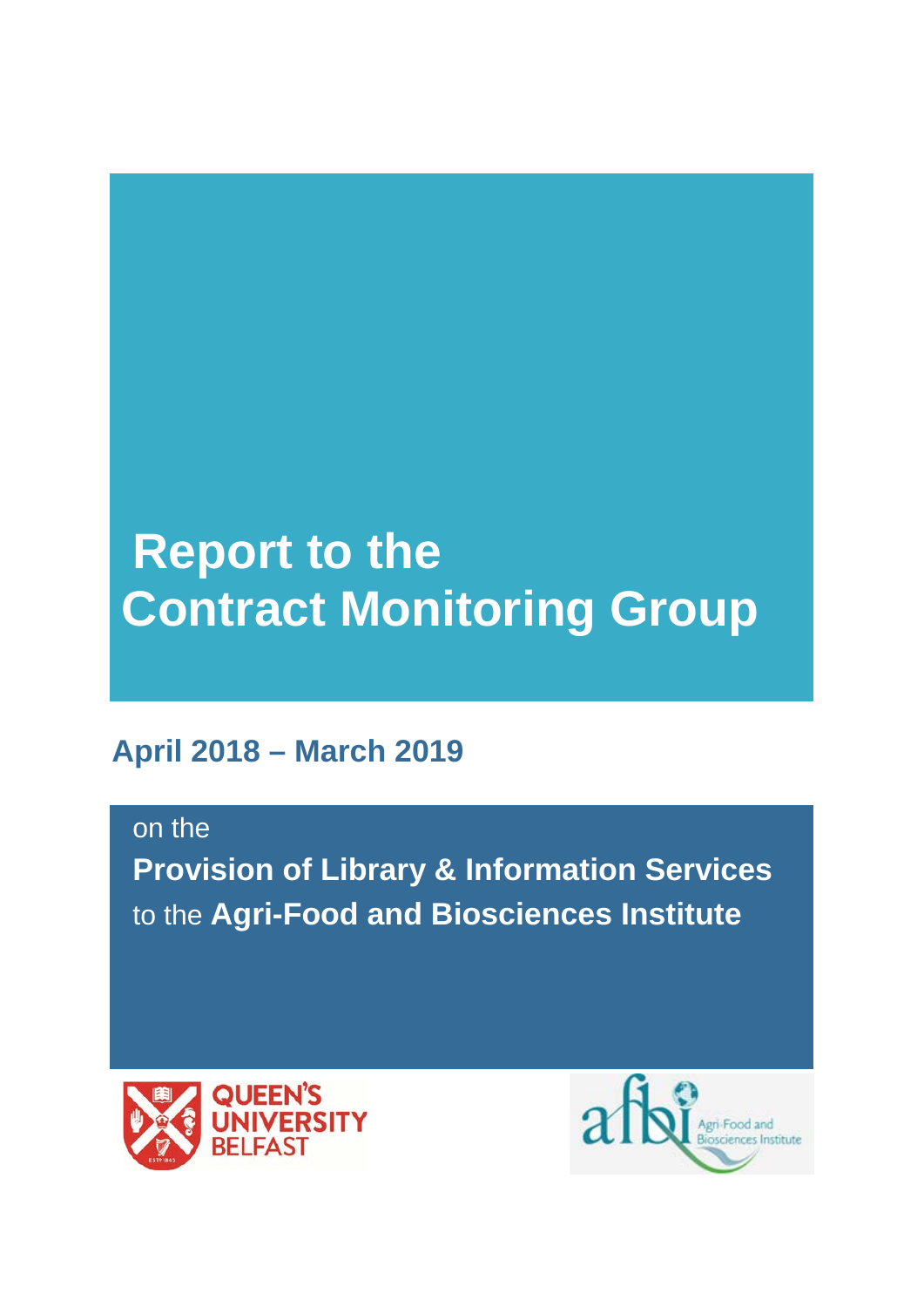## **Annual Report 2018-2019**

## **Introduction**

The reporting period, 2018-2019, was the first year of the second phase of the contract between AFBI and Queen's University and was another extremely productive year for Library Services. In August, the Library published its Strategic Plan for 2018-2023 and produced an Operational Plan for 2018-19 outlining the actions and projects it would undertake to support the successful delivery of the Plan.

The Library continued to develop and strengthen its online presence, considering new opportunities to allow AFBI staff to interact with the Library, receive training and provide feedback. Throughout the reporting year, library staff provided expert guidance and support on the use of high quality information resources to give AFBI staff access to the knowledge, information and evidence to support their research. The Library developed a comprehensive training programme, encompassing group and individual training, delivered at a variety of locations.

The Library provided AFBI staff with high quality information from the location of their choice. It produced a proposal for a digital institutional repository to improve the visibility and impact of research conducted at AFBI. Library staff continued to promote open access publishing for the benefit of AFBI staff as a means of raising awareness, visibility and impact and provided advice on publishing issues such as copyright and article processing charges.

The Library engaged with AFBI staff in developing services and continued to develop staff who are approachable, helpful, efficient and knowledgeable. It worked to maintain high levels of satisfaction with library services and was once again successful in achieving Customer Service Excellence accreditation.

The Library is committed to providing high quality library services and resources in support of AFBI's strategic direction. This Annual Report for 2018-19 provides an update on service provision and development during the last year. It is structured to reflect developments across the three areas of strategic priority outlined in AFBI's draft Corporate Plan 2018-2023:

#### **Strategic Outcome 1 – Society, Economy & Environment**

• AFBI will lead in the delivery of scientific innovation and evidence to improve the economic and environmental performance and sustainability of the agri-food and marine sectors

#### **Strategic Outcome 2 – Customers & Partners**

• AFBI will further enhance its status as a trusted partner and provider of choice in relation to science supporting the agri-food and marine sectors

#### **Strategic Outcome 3 – People & Infrastructure**

• AFBI will invest in and develop its people and infrastructure to provide innovative, efficient and effective service delivery

The following sections outline how the Library has developed its support and services in line with each of these outcomes to ensure that excellent library services are available to meet the needs of all AFBI Library members.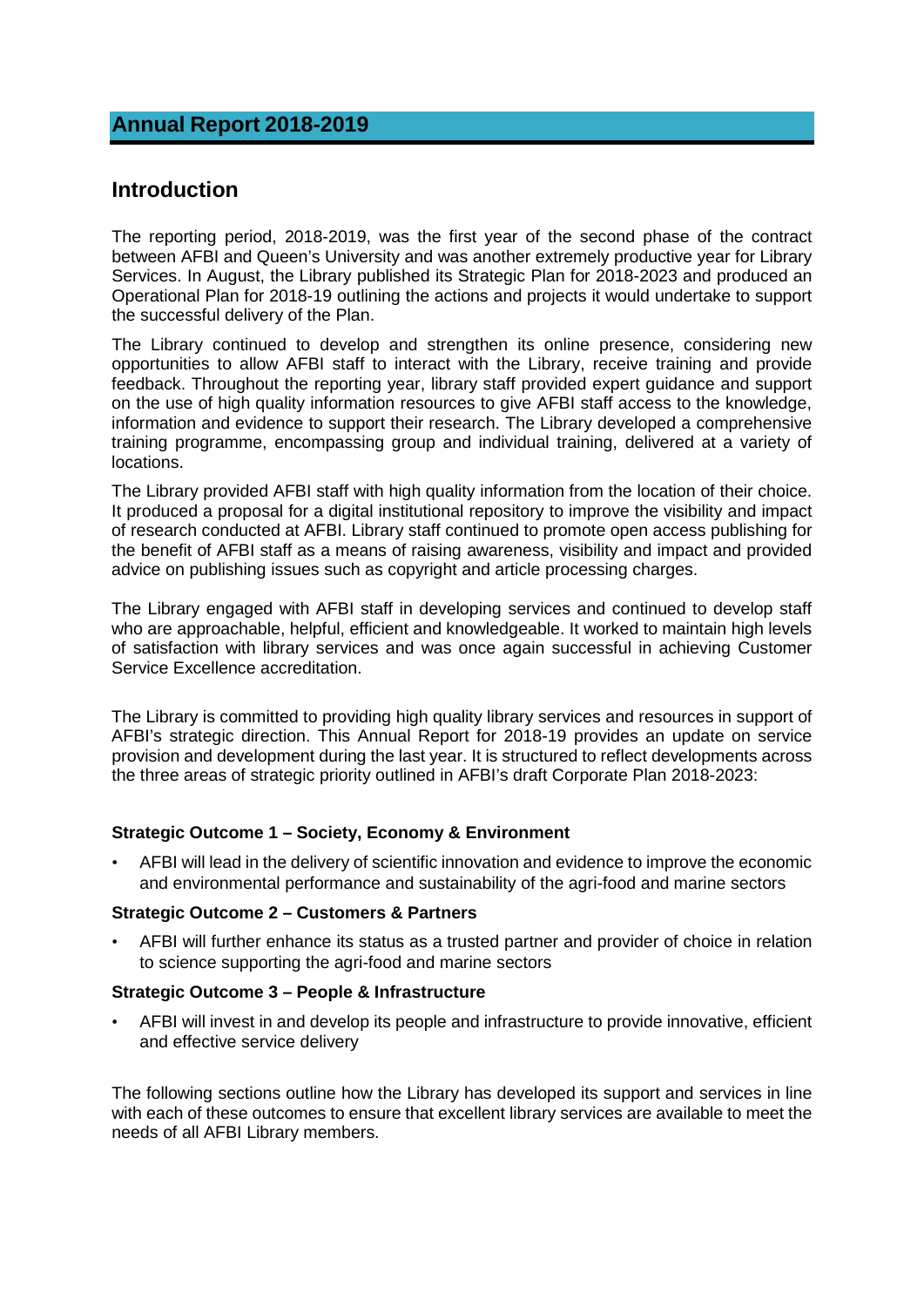## **1. Society, Economy and Environment**

Through scientific innovation and development of new technologies AFBI will improve the economic and environmental performance of the agri-food and marine sectors, thereby informing and protecting society. The section below outlines how the Library has supported AFBI in achieving this strategic ourcome.

## **1.1 Deliver a Dynamic Digital Experience**

**Aim:** To develop a 'Digital Library' harnessing technology to deliver an exciting and dynamic experience for AFBI staff.

The Library achieved this by:

- Reviewing the Library's digital presence (including website content and design) with a focus on providing quick and easy access to information resources. Carrying out a Customer Journey Map with an AFBI scientist to ascertain the effectiveness of the current site and provide valuable insight into the design of a new website
- Continuing to provide access to library services via the Library website. Usage of the website throughout the year was high with over 6,000 visits to the site in total and an average of over 500 visits each month **[\(See Table 1\)](#page-9-0)**
- <span id="page-2-0"></span>• Piloting the Journal App BrowZine as a means of providing access to preferred journals easily from any location or device via an app. This trial allowed the Library to evaluate the product and provided confirmation that a subscription to this app is not currently required
- Continuing to harvest technology where possible: promoting smart screens and WiFi in the Library; developing an online room booking system; using Eventbrite for booking training sessions

## **1.2 Provide a Modern Discovery Solution for Electronic Resources**

**Aim:** To provide AFBI staff with a modern discovery solution that offers comprehensive coverage and easy access to relevant articles to support world-class research.

- <span id="page-2-1"></span>• Providing users with access to the Library's complete range of information resources, including the Library catalogue, through the EBSCO Resource Discovery Service (EDS). Almost 6,000 searches were carried out using EDS throughout the year **[\(See](#page-9-1)  [Table 2\)](#page-9-1)**
- Investigating options around Resource Discovery to make finding relevant articles easier. Carrying out an upgrade of the Library Management System to allow a new platform to be implemented in late 2019
- Reviewing the provision of access to journal articles using a Resource Discovery Platform. A new streamlined catalogue will be implemented and users will be directed towards the best databases for articles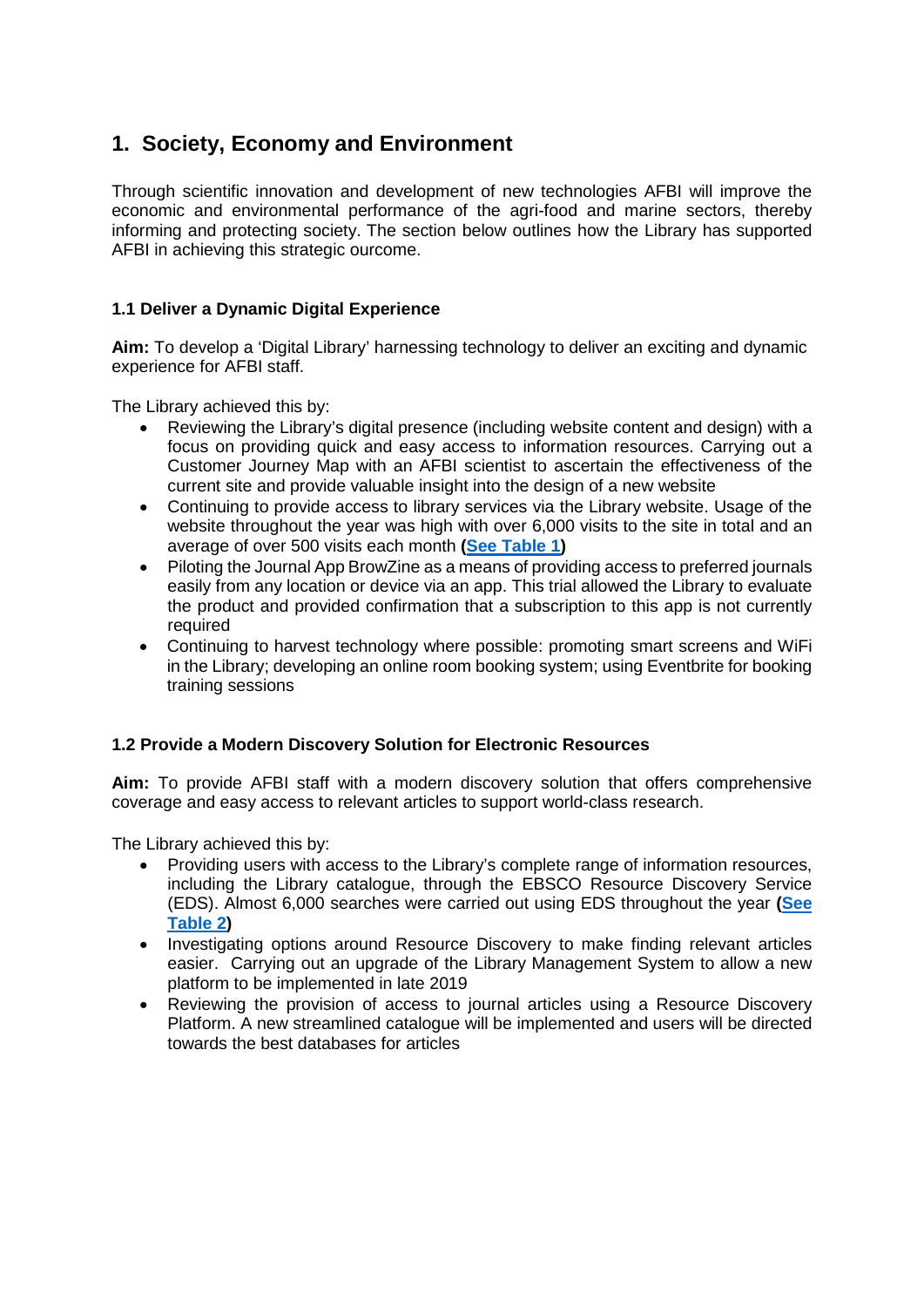## **1.3 Provide Innovative and Effective Training and Support**

**Aim:** To ensure AFBI staff are equipped with the skills to use the resources available to them through the use of flexible training methods.

The Library achieved this by:

- Revising the established training programme to offer a variety of times, days and approaches
- Providing one-to-one sessions covering a range of resources including EndNote, the Web of Science, CABI and Medline databases and keeping up to date using Zetoc journal alerts
- <span id="page-3-0"></span>• Holding regular training sessions throughout the year. A total of 67 training sessions were attended by 127 AFBI staff **[\(See Table 3\)](#page-9-2)**. There was a drop in numbers attending the library overview and EndNote sessions, but there was an increase in numbers attending the bite size and one to one or tailored sessions
- Providing bespoke training sessions for staff based in Hillsborough and Loughgall
- Developing the concept of a Pop-Up Library and attending the DAERA event
- Providing a Pop-Up Library for the School of Biological Sciences which included promoting the AFBI Library to students
- Continually seeking feedback on training through feedback from training sessions as well as through the Customer Satisfaction Survey and the Impact Survey
- Using Eventbrite as a mechanism which AFBI staff can use to easily book onto training sessions
- <span id="page-3-1"></span>• Responding to 1,833 enquiries from AFBI staff **[\(See Table 4\)](#page-10-0)**.

#### **1.4 Enhance Links with Queen's University Belfast**

**Aim:** To build on the alliance with Queen's University Belfast by providing expert guidance and advice to researchers and students.

The Library achieved this by:

- Establishing contact with Postgraduate Research students in AFBI and promoting access to both AFBI and QUB libraries
- Providing subject support to students in the University's School of Biological **Sciences**

## **2. Customers and Partners**

The Library worked to support AFBI in its aspiration to further enhance its status as a trusted partner and provider of choice in relation to science supporting the agri-food and marine sectors.

#### **2.1 Deliver First-Rate Resources**

**Aim:** To maximise access to high quality information resources to AFBI staff.

The Library achieved this by:

<span id="page-3-2"></span>• Continuing to review existing and potential resources to ensure access is provided to the top information resources (**[See Table 5\)](#page-10-1)**. The Library subscribes to a range of bibliographic databases covering Agriculture, Food and Biological Sciences. Web of Science continues to be the most heavily used resource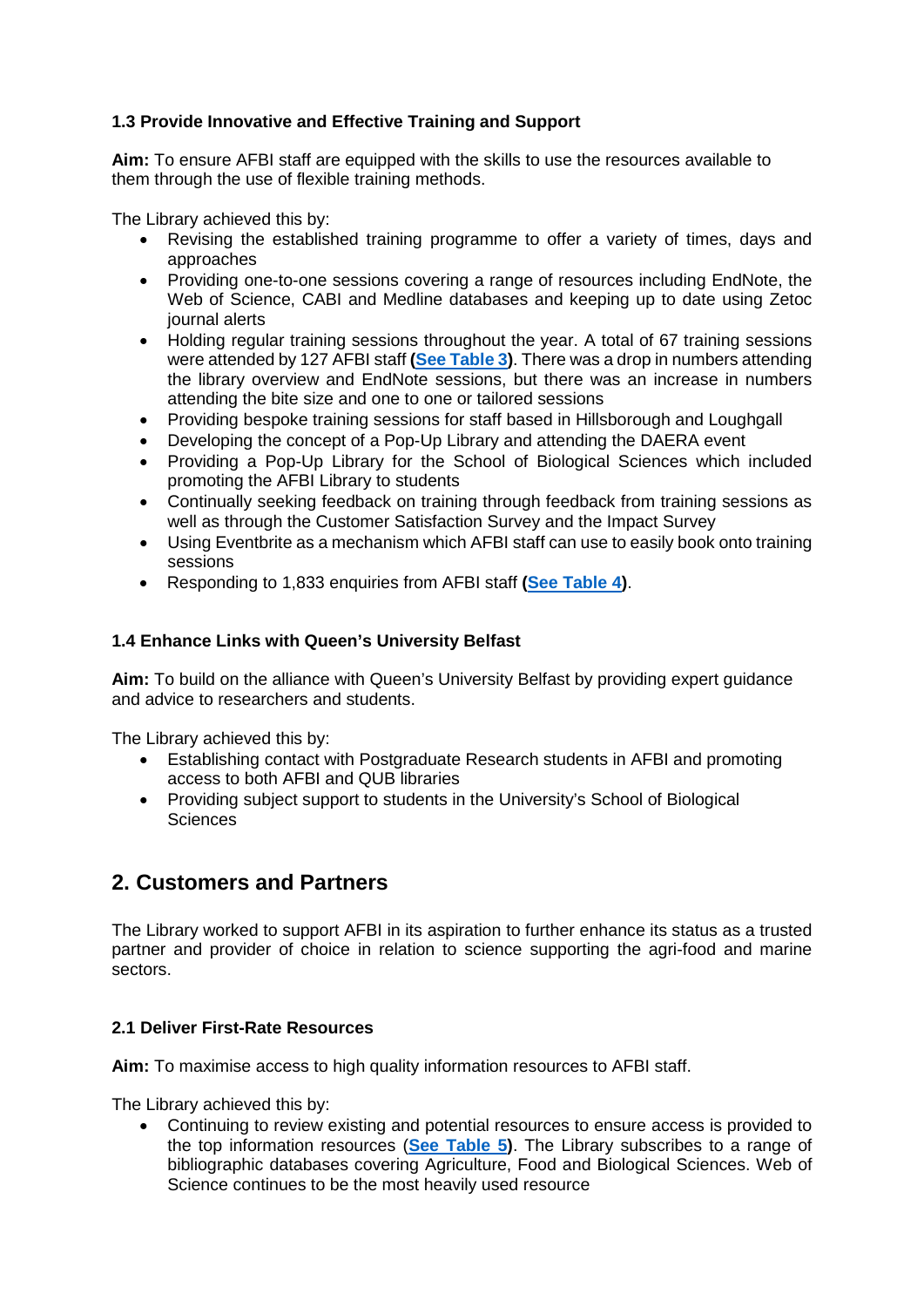- <span id="page-4-0"></span>• Providing access to the full text of key E-Journals. The ten most used full text journal titles are listed in **[Table 6](#page-10-2)** and cover a range of areas. A full list of the E-Journals the Library subscribes to, along with their usage is included in **[Table 7](#page-11-0)**
- <span id="page-4-1"></span>• Reviewing the existing authentication to information resources (Shibboleth and EZProxy); moving to Shibboleth authentication to the Web of Science database to provide a more seamless personalised experience for AFBI staff
- Investigating the feasibility of a subscription to Scopus; producing a report outlining why a trial to this database should be considered
- <span id="page-4-2"></span>• Lending over 1,100 books to staff across all AFBI locations **[\(See Table 8\)](#page-12-0)**. Although this represents a small drop from the number of books loaned in the previous year, books are still valuable sources of information
- <span id="page-4-3"></span>• Providing access to a number of e-books **[\(See Table 9\)](#page-12-1)**
- <span id="page-4-4"></span>• Supplying AFBI staff across all locations with almost 600 articles from the Library's collections. This is an increase of 160 from the previous year **[\(See Table 10\)](#page-13-0)** and reflects the value of the document delivery service to staff across AFBI
- <span id="page-4-5"></span>• Supplying Queen's libraries with 71 documents from AFBI's journal collection **[\(See](#page-13-1)  [Table 11\)](#page-13-1).** This number has remained effectively unchanged from the previous year
- <span id="page-4-6"></span>• Requesting 815 documents to be supplied from Queen's journal collections **[\(See Table](#page-13-2)  [12\)](#page-13-2).** This is a slight drop from the number requested in 2017-18 but continues to highlight the value of the relationship between Queen's and AFBI
- <span id="page-4-7"></span>• Requesting 184 articles from the British Library and other external organisations. This was 21 more than the previous year **[\(See Table 13\)](#page-13-3)**

## **2.2 Improve Visibility of AFBI Research**

**Aim:** To provide support for a digital institutional repository to collect, preserve and disseminate digital copies of AFBI's intellectual output.

The Library achieved this by:

- Preparing a proposal for AFBI to implement an Institutional Repository which would be used to collect, preserve and disseminate AFBI's intellectual output. This would improve the visibility and impact of research conducted at AFBI
- Providing a briefing session on Open Access developments to AFBI staff
- Following Open Access and Plan S developments
- Promoting key Open Access resources to AFBI staff through delivery of the 'Choosing Open Access' training session

#### **2.3 Collaboration with AFBI Staff**

**Aim:** To work in partnership with AFBI staff to select the most relevant and cost-effective resources that support the work being undertaken in AFBI.

- Continuing to review journal subscriptions. The journals collection was reviewed in 2018 in consultation with the Library Committee
- Monitoring usage of information resources and highlighting low use resource to the Library Committee. The feasibility of continuing to subscribe to FSTA was reviewed following low usage in 2017-18, however it was subsequently agreed that this is an essential resource for a small number of people and vital to support for research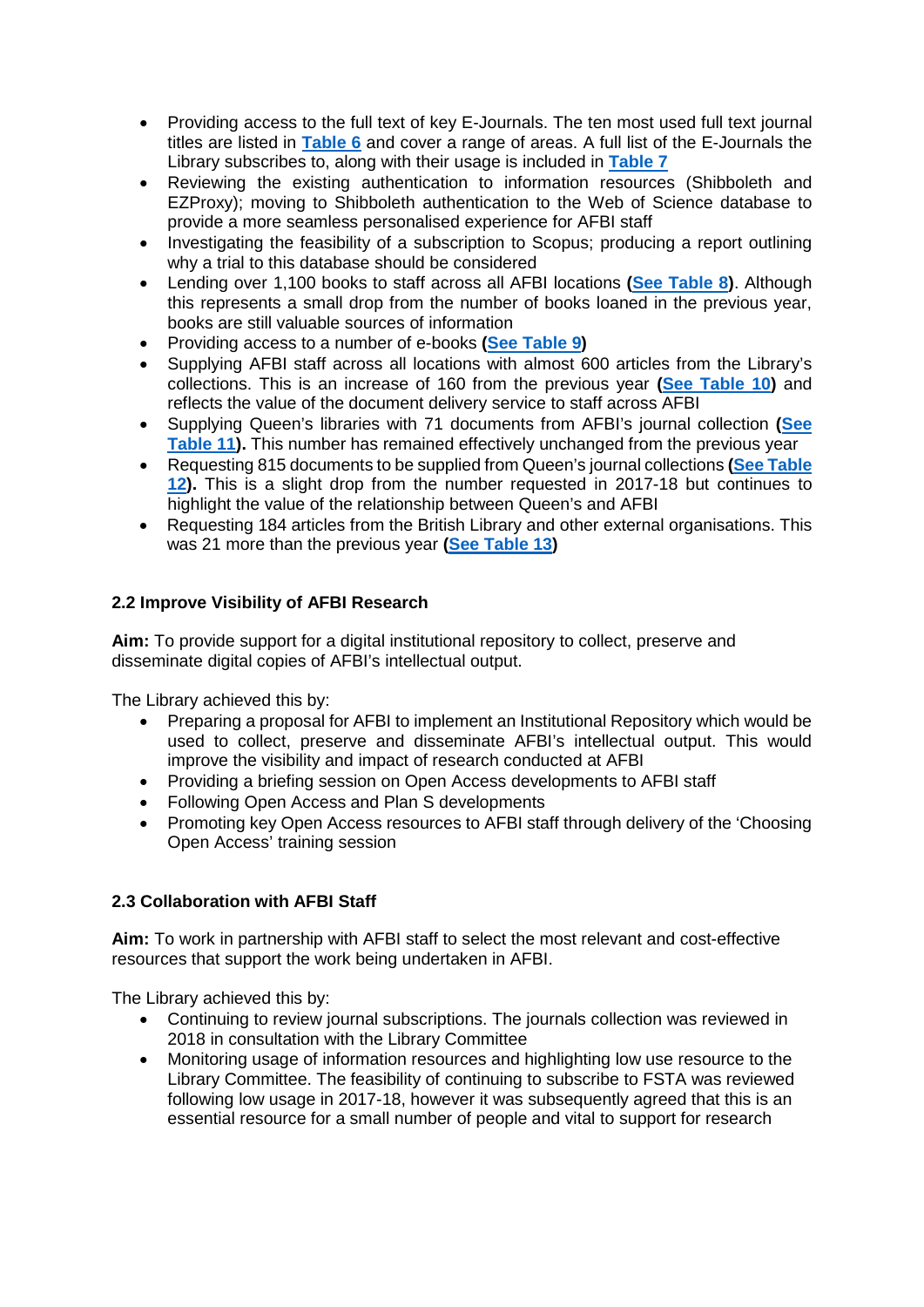## **2.4 Provide an Excellent Standard of Service**

**Aim:** To deliver services in a user-focussed way.

The Library achieved this by:

- Carrying out an Impact Survey of all AFBI staff to demonstrate the impact of library services and producing a report. The responses received highlighted the importance of library services and resources in supporting the research-intensive work undertaken by AFBI staff. Provision of information, advice and training is crucial to the research AFBI produces and the wider impact this has
- Carrying out a Customer Satisfaction Survey of all AFBI staff to measure satisfaction with the library service. The survey results indicate that the Library is very positively perceived by a very high percentage of users with 94% of respondents satisfied with the library service overall. A very positive response was also received for library staff and the library environment with comparatively few negative comments received around library resources.
- Continuing to trial, monitor and review the most effective methods of engagement with library users using social media channels. We have subsequently decided to focus on the use of Twitter
- Achieving ongoing accreditation in the Customer Service Excellence (CSE) Standard. CSE covers all aspects of our engagement with our customers, from front-line and face-to-face support, to liaison and communication and how we engage with customers in developing our services and strategy. The Library actively uses the CSE standard to continuously improve the services it provides
- Ensuring the Library is compliant with GDPR by putting in place appropriate technical and organisational measures to implement the data protection principles. Providing safeguards to protect personal data and introducing a mechanism to allow potential members to consent to the Library using their data to provide library services

## **3. People and Infrastructure**

AFBI will invest in and develop its people and infrastructure to provide innovative, efficient and effective service delivery. The Library has supported this through the mechanisms outlined below.

## **3.1 Prioritise Staff Development**

**Aim:** To develop library staff with the necessary skills and expertise required to provide high quality library services.

- Carrying out staff appraisals and reviewing ongoing progress against the achievement of objectives
- Providing induction and training for the new Assistant Librarian
- Integrating subject responsibility for Biological Sciences into the team; providing resource checks, new book orders, document delivery for the subject
- Providing training and support for staff in their use of social media, including support for the use of Hootsuite to manage Twitter
- Reviewing the use of SharePoint site and integrating updated procedures for Borrower **Services**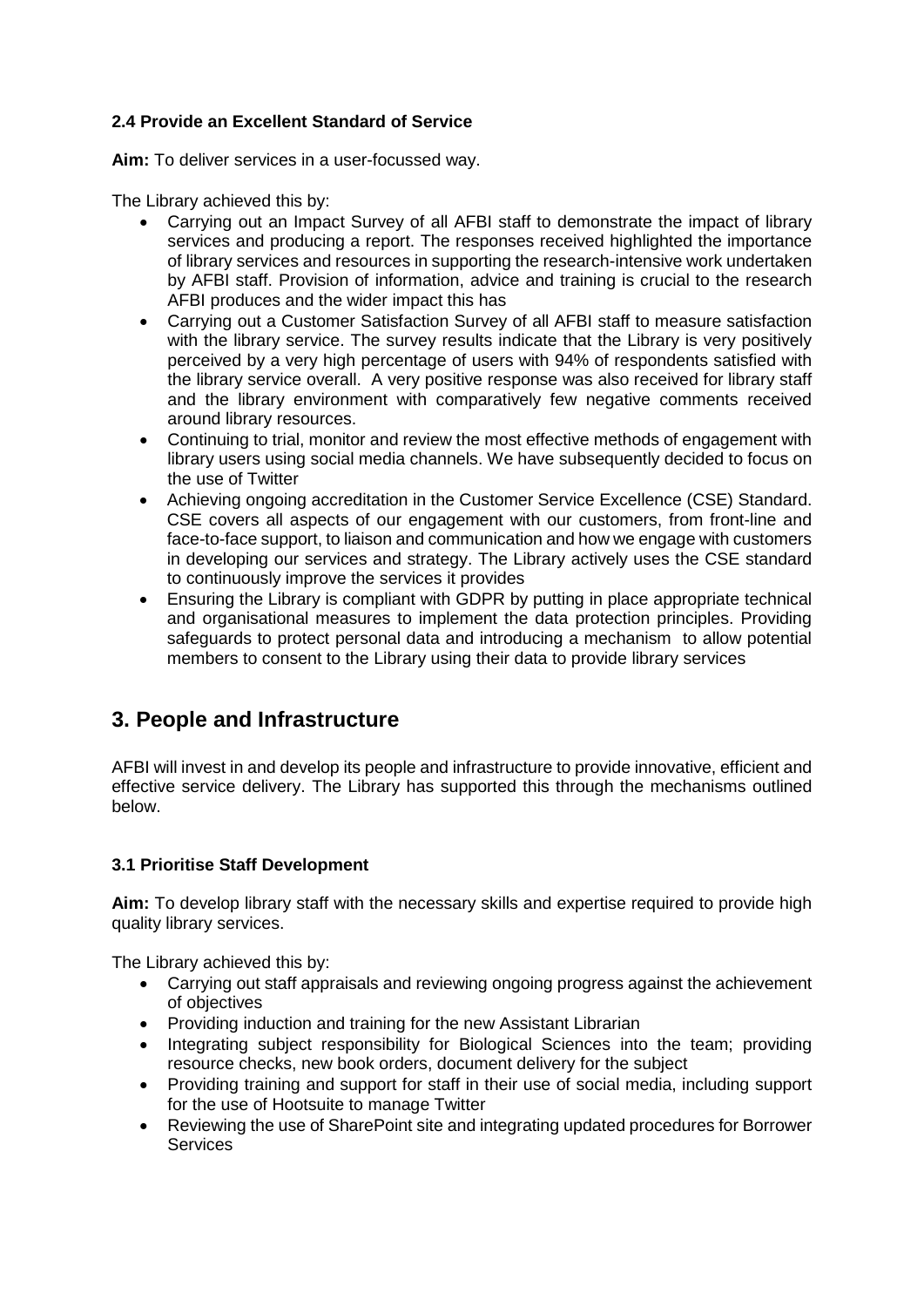• Participating in, and providing feedback from, library-wide project groups which look for ways to improve and innovate library services in areas such as library policy, interlibrary loans, and reference management

## **3.2 Continuously Improve Library Marketing and Communications**

**Aim:** To raise awareness of the library service and its resources through outreach and communication with AFBI staff.

The Library achieved this by:

- Promoting the Library to new staff by presenting at induction sessions and providing library tours. Library staff are alerted to new appointments by HR and follow up where appropriate to ensure that new members of staff are aware of the availability of library services. The number of members increased by 12 in 2018-19 **[\(See Table 14\)](#page-13-4)**
- <span id="page-6-0"></span>• Devising and delivering a comprehensive annual promotions timetable, including training opportunities, coffee mornings, Meet the Team events etc.
- Using Twitter as a means of promoting library services
- Liaising with AFBI Corporate Communications to improve promotion and visibility of the library
- Testing Live Chat functionality in preparation for development of a new website

## **3.3 Develop High Quality Library Facilities**

**Aim:** To provide modern, fit-for-purpose library facilities.

The Library achieved this by:

- Reviewing the library environment in Stormont
- Providing a flexible learning space by modernising and updating furniture in Stormont
- Overseeing the implementation of a new Smart Screen into the modernised Stormont flexible learning space
- Liaising with relevant staff in VSD in relation to a new library space in a new building at Stormont
- Liaising with the Estates Manager to identify improvements to the library at Newforge
- Producing a plan for future improvements
- Ensuring availability of AFBI PCs in three individual study rooms
- Relocating dissertations to free up space in the Seminar Room and allow for future repurpose of room
- Overseeing the move of the hub to a secure area in the Library
- <span id="page-6-2"></span>• Ensuring targets set out in the Library's Standards of Service continue to be met or exceeded. A copy of the Library's Standards of Service can be found in **[Appendix 3](#page-15-0)**

## **3.4 Continuously Improve the Experience of Library Services**

**Aim:** To continuously improve the experience of library services for the AFBI community.

- Fully exploiting the use of Twitter to communicate with library members, evaluating the statistics to determine the most effective type of posts. The 500 Tweets which were posted were seen over 163,000 times **[\(See Table 15\)](#page-14-0)**
- <span id="page-6-1"></span>• Promoting the newly modernised Stormont Library environment using Twitter, targeted emails, word of mouth etc.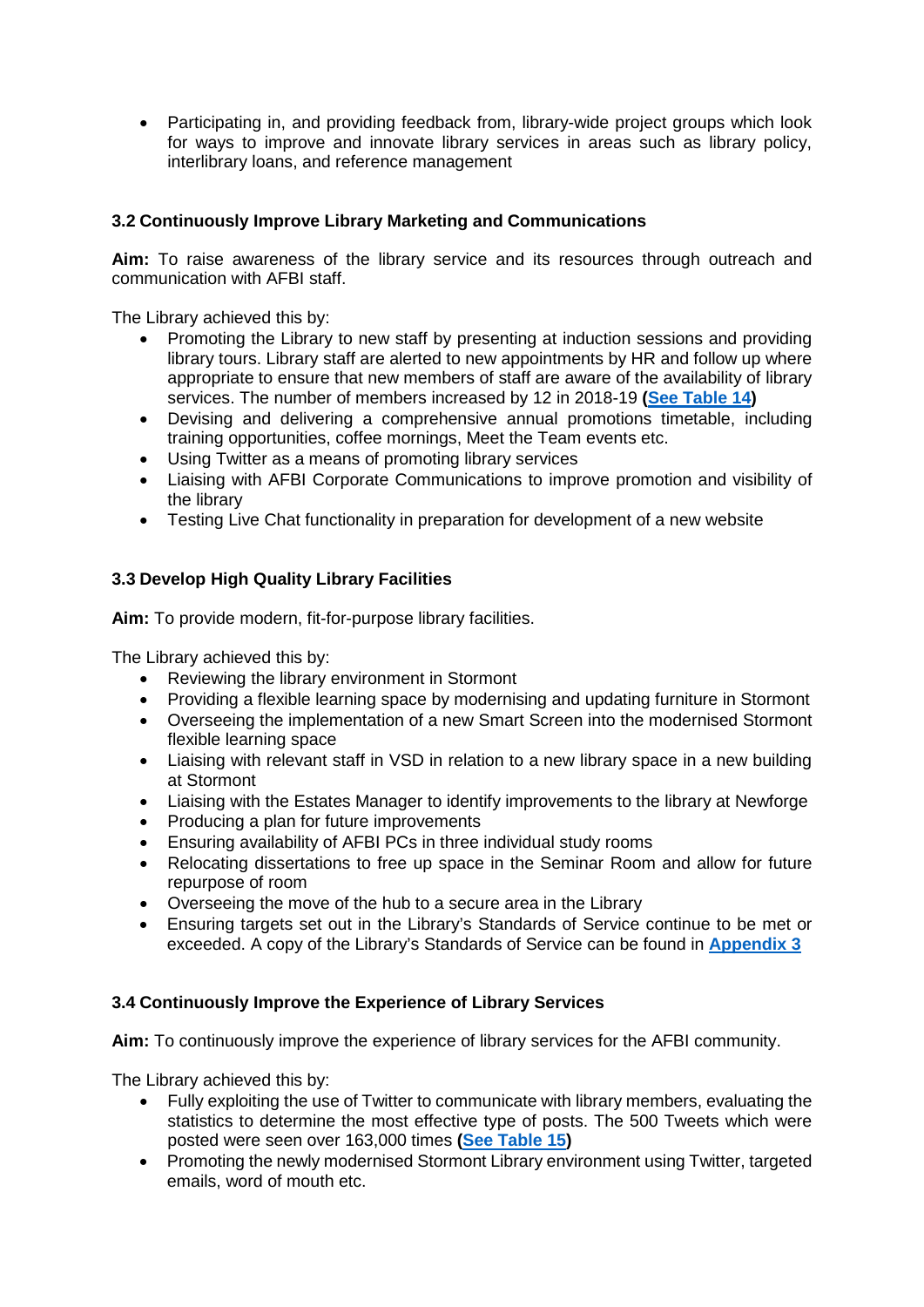- Promoting the availability of spaces and services in the Newforge Library via email and social media
- Developing a digital persona to ensure a clear and consistent approach and tone of voice
- Using the Library website to keep users up-to-date with the very latest research published by AFBI staff on a monthly basis

#### **3.5 Deliver Value for Money**

**Aim:** To achieve maximum value for money when providing services and purchasing resources.

The Library achieved this by:

- Negotiating prices with resource providers and ensuring value for money. Scholarly journals remain a very significant source of information for scientists in all AFBI disciplines and costs increase at around 6% each year. Prices increased by 5.5% in 2018-19 **[\(See Table 16\)](#page-14-1)**
- <span id="page-7-0"></span>• Analysing renewal prices for significant increases and successfully securing some reductions in pricing on specific journal bundles. For example, we queried the renewal cost of the Wiley journals package which resulted in a saving of 3.6% which equated to a saving of £1,216 for AFBI
- Keeping accurate statistics on usage of key resources and monitoring usage
- Delivering training in library resources. This ensures that AFBI staff have the skills to allow them to search for and use resources effectively
- Developing a new more focussed training session in the Web of Science database: Web of Science - a Closer Look

## **Conclusion**

The Library has been successful in achieving the key aims and goals set out in its Operational Plan for 2018-19 and has continued to develop its services and resources in line with the research priorities of AFBI. It has reviewed its digital presence and plans to move forward with the development of a new modern user-friendly, accessible website. A lot of effort has gone into the provision of training and advice with more one-to-one and bespoke sessions offered to staff. This continues to be an area of importance to the Library as it works to ensure that AFBI staff have access to, and make good use of, the high quality information resources which AFBI subscribes to. Library staff keep the provision of information resources under constant review and monitor usage and prices to ensure AFBI gets the best value for money. The Library is keen to support AFBI in increasing the visibility of its research and is supportive of the implementation of an Institutional Repository in the near future. The upgrade to the Library at Stormont has provided a flexible learning space with access to the technology needed to support research. Plans are well underway to develop the Library in Newforge, providing spaces which can be used by AFBI staff in a variety of ways, such as for individual and collaborative work. The Library has increased its presence on Twitter and is using this as a standard mechanism for promoting library services and resources. The Library is committed to the delivery of an excellent customer service and works hard to ensure continuous service improvement. A new Operational Plan for 2019-20 is now in place, with many positive and exciting developments planned for the year ahead.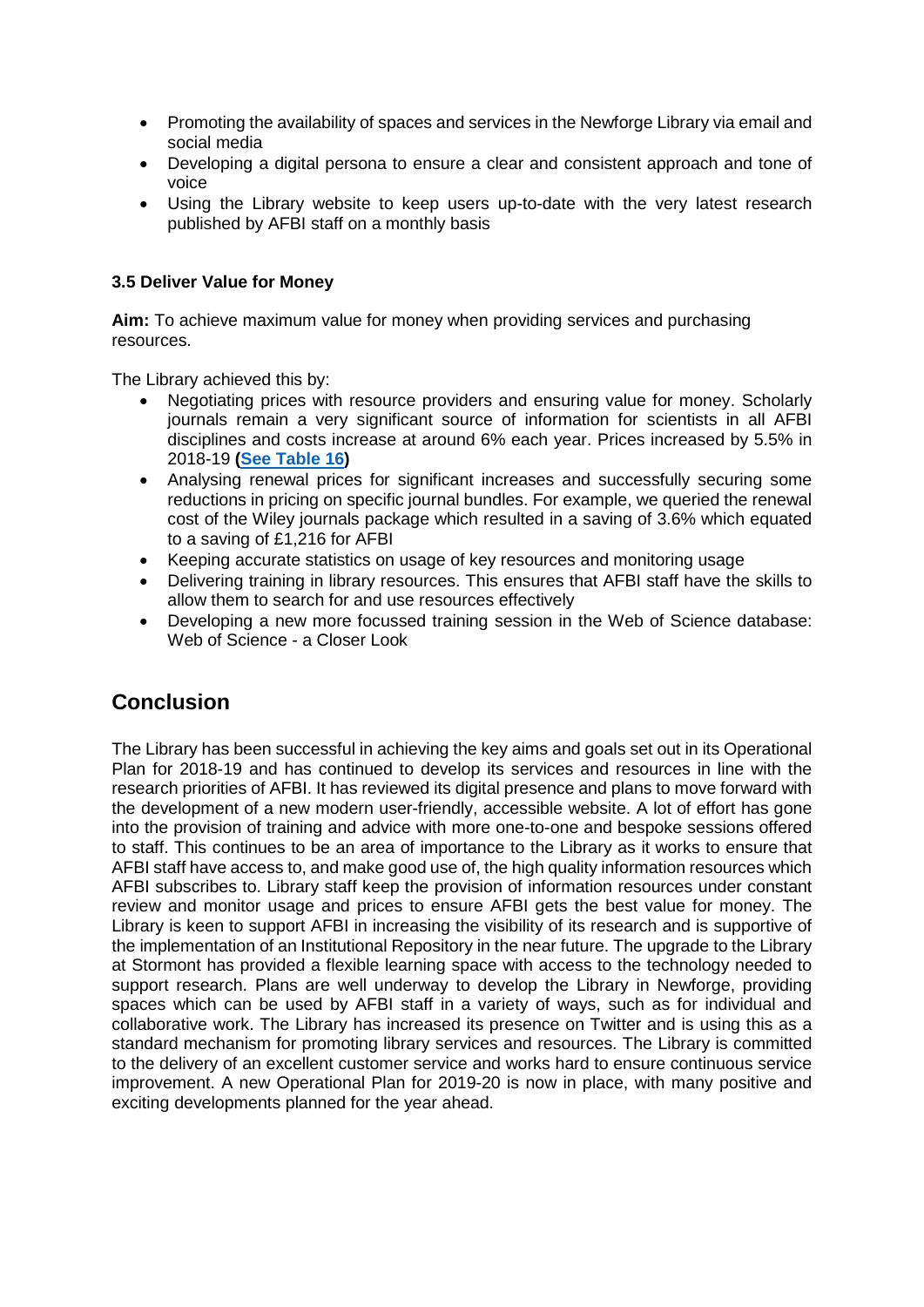## **APPENDIX 1**

| <b>Income</b>                           | $2018 - 2019$<br>£ |
|-----------------------------------------|--------------------|
|                                         | 254,500            |
|                                         | 4,669              |
| <b>Total income</b>                     | 259,169            |
|                                         |                    |
| <b>Expenditure</b>                      |                    |
| Day to Day Management                   | 154,945            |
| Consumables                             | 1,110              |
| <b>Books</b>                            | 10,453             |
| Journals(databases)*                    | 35,669             |
| Inter-library Loans                     | 1,954              |
| <b>Binding</b>                          | 733                |
| <b>Training Expenses</b>                | 210                |
| Photocopying and Printing               | 1,818              |
| <b>Equipment and License Fees</b>       | 10,532             |
| <b>OSR Overheads</b>                    | 30,000             |
| <b>Total Expenditure</b>                | £247,424           |
| <b>Surplus/(Deficit) for the period</b> | £11,745            |

# **AFBI Library**

\***Journals(databases)**

| Science Direct | 31,000 |
|----------------|--------|
| ASM            | 4.669  |
| <b>TOTAL</b>   | 35.669 |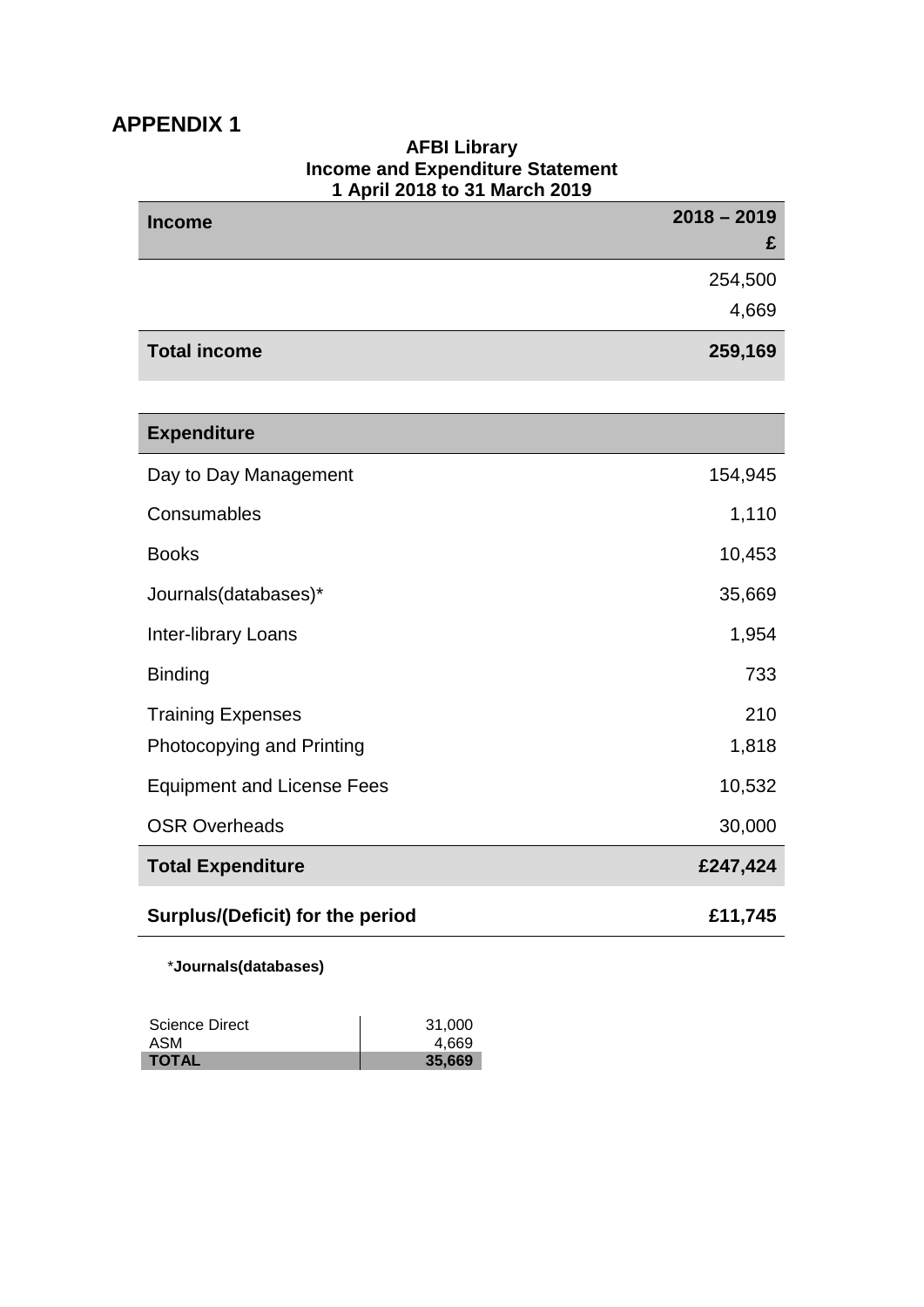## **APPENDIX 2: Statistics**

## <span id="page-9-0"></span>**[Table 1:](#page-2-0) Website use**

| 2018/2019 | <b>Unique</b><br><b>Visitors</b> | Number of<br><b>Visits</b> | <b>Hits</b> |
|-----------|----------------------------------|----------------------------|-------------|
| Apr       | 281                              | 518                        | 5,928       |
| May       | 337                              | 587                        | 7,152       |
| Jun       | 250                              | 466                        | 5,674       |
| Jul       | 188                              | 358                        | 4,887       |
| Aug       | 251                              | 506                        | 5,474       |
| Sept      | 271                              | 529                        | 6,035       |
| Oct       | 269                              | 591                        | 7,224       |
| Nov       | 244                              | 560                        | 6,545       |
| Dec       | 230                              | 485                        | 4,902       |
| Jan       | 277                              | 559                        | 7,402       |
| Feb       | 269                              | 501                        | 6,307       |
| Mar       | 274                              | 564                        | 7,174       |
| Total:    | 3,141                            | 6,224                      | 74,704      |

## <span id="page-9-1"></span>**[Table 2:](#page-2-1) Search@AFBILib (Library Discovery Service)**

|                                 | Apr | VeW | $\tilde{z}$ | ミ   | Aug | Sep | ö   | $\frac{5}{2}$ | Dec | Jan | Feb | Mar | 18/19<br><b>Total</b> |
|---------------------------------|-----|-----|-------------|-----|-----|-----|-----|---------------|-----|-----|-----|-----|-----------------------|
| <b>Sessions</b>                 | 269 | 242 | 206         | 311 | 253 | 225 | 303 | 316           | 148 | 306 | 268 | 228 | 3075                  |
| <b>Searches</b>                 | 533 | 384 | 339         | 528 | 434 | 336 | 636 | 710           | 323 | 570 | 499 | 413 | 5705                  |
| <b>Records</b><br><b>Viewed</b> | 297 | 201 | 161         | 246 | 199 | 195 | 270 | 234           | 127 | 216 | 192 | 187 | 2525                  |

## <span id="page-9-2"></span>**[Table 3:](#page-3-0) Training Sessions**

| <b>Training Course</b>           | <b>Total</b><br>attendees | No of<br>sessions |
|----------------------------------|---------------------------|-------------------|
| Library overview                 | 39                        | 31                |
| Bite size sessions               | 39                        | 10                |
| EndNote                          | 9                         | 3                 |
| One-to-one and tailored sessions | 40                        | 23                |
| <b>TOTAL 17-18</b>               | 126                       | 69                |
| <b>TOTAL 18-19</b>               | 127                       |                   |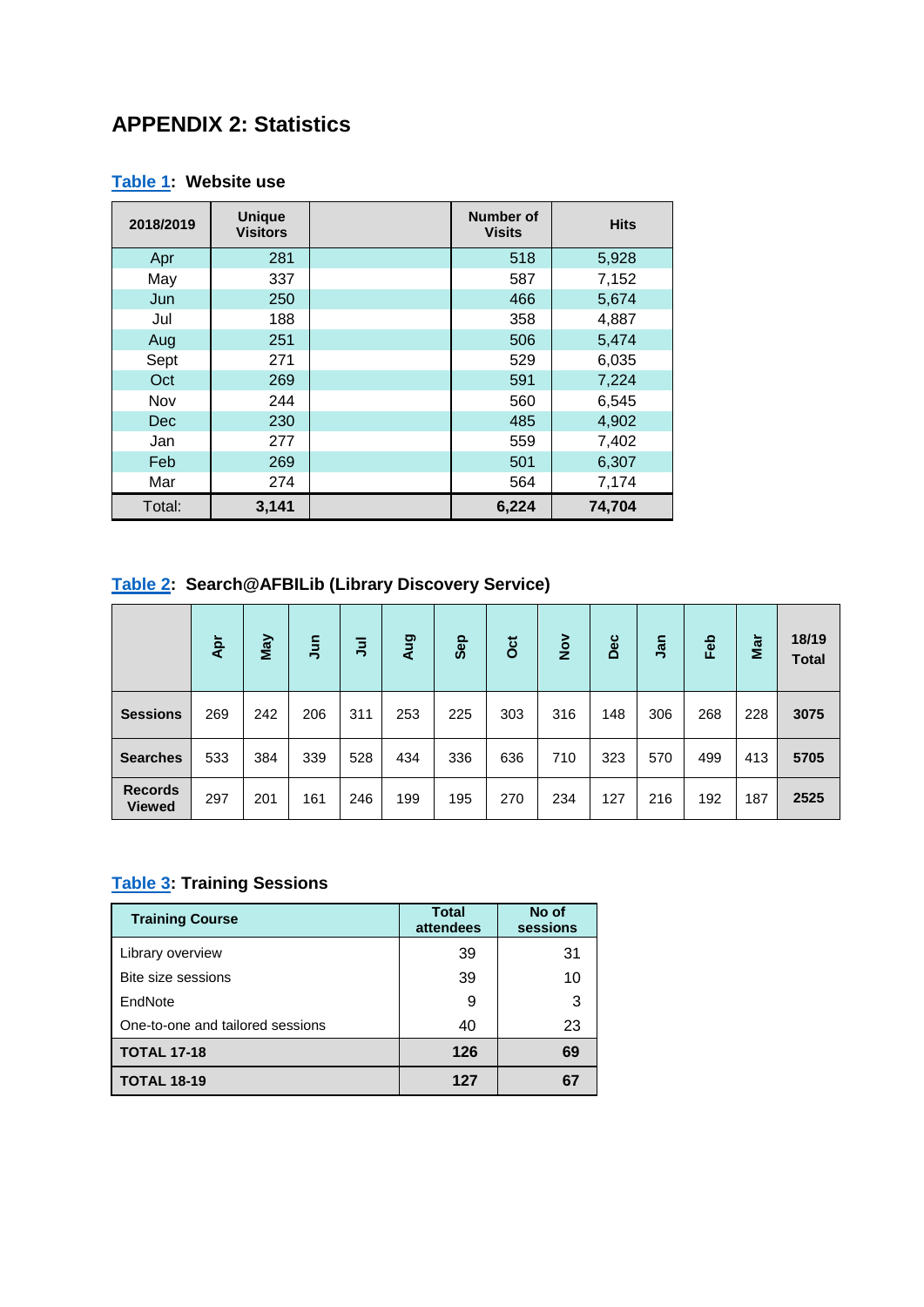## <span id="page-10-0"></span>**[Table 4:](#page-3-1) Enquiries**

| 2016/17 | 2017/18 | 2018/19 |
|---------|---------|---------|
| 1.820   | 2,405   | 1,833   |

## <span id="page-10-1"></span>**[Table 5:](#page-3-2) Database use**

| <b>Database</b> |          | Apr      | <b>May</b>   | $\overline{5}$ | $\bar{5}$ | Aug            | Sep            | ö        | $\frac{5}{2}$ | Dec            | Jan            | Feb      | Mar            | 18/19<br><b>Total</b> |
|-----------------|----------|----------|--------------|----------------|-----------|----------------|----------------|----------|---------------|----------------|----------------|----------|----------------|-----------------------|
| All data-       | Sessions | 120      | 152          | 117            | 141       | 125            | 164            | 178      | 188           | 93             | 186            | 131      | 175            | 1770                  |
| bases           | Queries  | 23       | 5            | 2              | 14        | 32             | 81             | 36       | 28            | $\overline{7}$ | 43             | 48       | 28             | 347                   |
| <b>CAB</b>      | Sessions | 11       | 5            | 4              | 9         | 5              | 10             | 17       | 11            | 10             | 15             | 14       | 17             | 128                   |
|                 | Queries  | 42       | 10           | 18             | 17        | $\overline{7}$ | 22             | 57       | 17            | 26             | 39             | 26       | 53             | 334                   |
| <b>FSTA</b>     | Sessions | $\Omega$ | $\Omega$     | $\Omega$       | $\Omega$  | 1              | 1              | $\Omega$ | 6             | $\Omega$       | 3              | $\Omega$ | $\overline{2}$ | 13                    |
|                 | Queries  | $\Omega$ | $\mathbf{0}$ | $\Omega$       | $\Omega$  | $\overline{0}$ | 3              | $\Omega$ | 3             | $\Omega$       | $\mathbf{1}$   | $\Omega$ | 3              | 10                    |
| Web of          | Sessions | 102      | 131          | 104            | 124       | 107            | 138            | 147      | 161           | 73             | 158            | 111      | 140            | 1496                  |
| <b>Science</b>  | Queries  | 568      | 445          | 490            | 690       | 579            | 614            | 689      | 616           | 379            | 913            | 564      | 654            | 7201                  |
| <b>Medline</b>  | Sessions | 1        | 6            | 1              | 1         | 0              | 0              | 1        | 0             | $\Omega$       | 3              | $\Omega$ | 1              | 14                    |
|                 | Queries  | 1        | 17           | 2              | 7         | $\mathbf 0$    | $\overline{0}$ | 0        | $\mathbf{0}$  | $\mathbf{0}$   | $\overline{4}$ | 0        | 3              | 34                    |

## <span id="page-10-2"></span>**[Table 6:](#page-4-0) Top 10 E-Journals**

|                  | Title                                                                   |
|------------------|-------------------------------------------------------------------------|
| 1.               | Journal of Dairy Science                                                |
| 2.               | The Veterinary Record: Journal of the British Veterinary<br>Association |
| 3.               | The Journal of Agricultural Science                                     |
| 4.               | Avian Diseases                                                          |
| 5.               | <b>Grass and Forage Science</b>                                         |
| 6.               | Animal: an International Journal of Animal Bioscience                   |
| $\overline{7}$ . | Journal of Animal Science                                               |
| 8.               | Freshwater Biology                                                      |
| 9.               | <b>Veterinary Pathology</b>                                             |
| 10.              | American Journal of Agricultural Economics                              |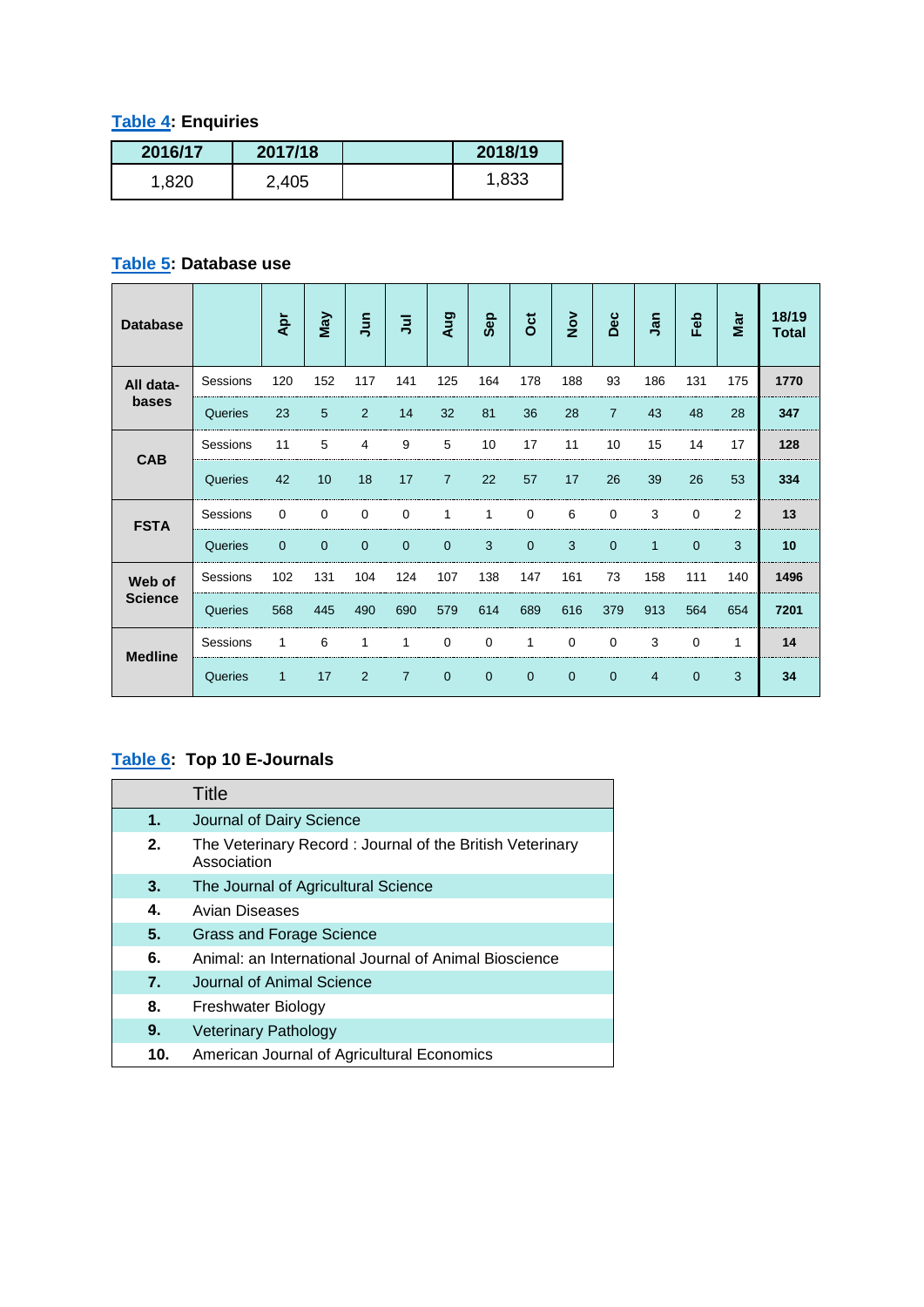## <span id="page-11-0"></span>**[Table 7:](#page-4-1) Electronic Resource Usage 2018-19**

| e-Journals                                                                                                   | <b>Usage</b>                 |
|--------------------------------------------------------------------------------------------------------------|------------------------------|
| Agribusiness                                                                                                 | 7                            |
| Agricultural and Forest Entomology                                                                           | 3                            |
| Agronomy Journal                                                                                             | $\sqrt{5}$                   |
| American journal of agricultural economics                                                                   | 36                           |
| American Journal of Potato Research<br>Animal                                                                | 3<br>321                     |
| <b>Animal Production Science</b>                                                                             | 38                           |
| Annals of Applied Biology[the]                                                                               | 10                           |
| Antimicrobial Agents and Chemotherapy                                                                        | $\mathbf{1}$                 |
| Applied and Environmental Microbiology                                                                       | 9                            |
| Applied Economic Perspectives and Policy c-w American Journal of Agricultural Economics                      | 8                            |
| <b>Applied Turfgrass Science</b>                                                                             | 0                            |
| Archives of Virology (Stormont)                                                                              | $\bf8$                       |
| Australian Journal of Agricultural & Resource Economics                                                      | 8                            |
| Australian Veterinary Journal<br>Avian Diseases                                                              | 3<br>$\overline{7}$          |
| Avian Pathology                                                                                              | 16                           |
| Biology and Fertility of Soils                                                                               | 1                            |
| <b>British Poultry Abstracts</b>                                                                             | $\boldsymbol{0}$             |
| <b>British Poultry Science</b>                                                                               | 5                            |
| <b>Bulletin of Entomological Research</b>                                                                    | $9\,$                        |
| Bulletin of environmental contamination and toxicology                                                       | 0                            |
| Canadian Journal of Agricultural Economics                                                                   | $\overline{4}$               |
| Canadian Journal of Animal Science                                                                           | 10                           |
| Canadian Journal of Fisheries and Aquatic Sciences                                                           | 53                           |
| Canadian Journal of Microbiology<br>Canadian Journal of Soil Science = Revue Canadienne de la Science du Sol | 0<br>$\overline{\mathbf{4}}$ |
| Canadian Journal of Veterinary Research = Revue Canadienne Recherche Veterinaire                             | 0                            |
| Clinical & Experimental Immunology                                                                           | 1                            |
| Clinical and Vaccine Immunology                                                                              | 1                            |
| Crop Forage and Turfgrass Management                                                                         | $\pmb{0}$                    |
| Crop Management                                                                                              | 0                            |
| <b>Crop Science</b>                                                                                          | $\overline{c}$               |
| Ecology of Freshwater Fish                                                                                   | 9                            |
| Econometrica                                                                                                 | $\overline{2}$<br>45         |
| Epidemiology and Infection<br><b>Eukaryotic Cell</b>                                                         | $\mathbf 0$                  |
| Eurochoices                                                                                                  | 7                            |
| European Journal of Plant Pathology                                                                          | 1                            |
| European Review of Agricultural Economics                                                                    | $\overline{c}$               |
| <b>Fisheries</b>                                                                                             | 1                            |
| Fisheries Management & Ecology                                                                               | 21                           |
| Food Additives & Contaminants - Part A                                                                       | 5                            |
| Food Additives & Contaminants - Part B                                                                       | 0                            |
| Food Additives & Contaminants Pack                                                                           | $\sqrt{3}$                   |
| Forage and grazinglands<br>Forestry                                                                          | 0<br>$\overline{c}$          |
| Grass and Forage Science                                                                                     | 180                          |
| <b>ICES Journal of Marine Science</b>                                                                        | 20                           |
| Immunology - EN                                                                                              | 1                            |
| Infection and Immunity                                                                                       | 0                            |
| International Journal Dairy Technology                                                                       | 4                            |
| International Journal of Experimental Pathology                                                              | $\mathbf{3}$                 |
| International Journal of Food Science & Technology                                                           | 4                            |
| International Journal of Food Sciences & Nutrition                                                           | $\overline{2}$<br>6          |
| Journal of agricultural and food chemistry.<br>Journal of Agricultural Economics                             | 37                           |
| Journal of Agricultural Science                                                                              | 231                          |
| Journal of Animal Science                                                                                    | 235                          |
| Journal of Applied Ecology [The]                                                                             | 22                           |
| Journal of Applied Microbiology                                                                              | 14                           |
| Journal of Applied Poultry Research [The]                                                                    | 6                            |
| Journal of Aquatic Animal Health                                                                             | $\mathbf 0$                  |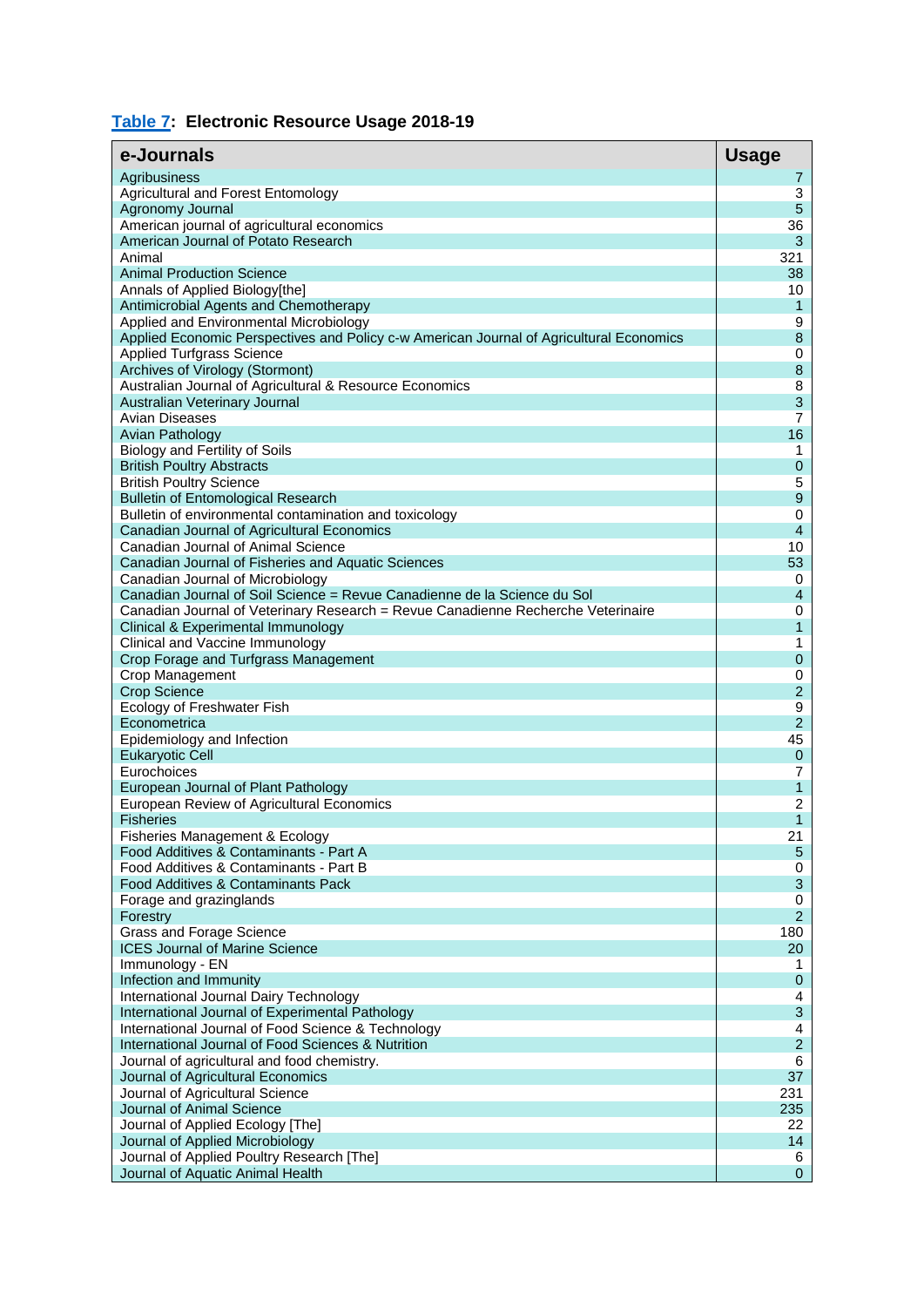| Journal of Bacteriology                        | 0              |
|------------------------------------------------|----------------|
| Journal of Clinical Microbiology               | $\overline{7}$ |
| Journal of Dairy Research                      | 51             |
| Journal of environmental Quality               | 11             |
| Journal of Food Science                        | 17             |
| Journal of General Virology                    | $\overline{4}$ |
| Journal of Infectious Diseases                 | 1              |
| Journal of Plant Registrations                 | $\overline{0}$ |
| Journal of Regional Science                    | 1              |
| Journal of the American Oil Chemists Society   | $\overline{2}$ |
| Journal of the Science of Food and Agriculture | 29             |
| Journal of Virology                            | $\overline{7}$ |
| Journal of Wildlife Diseases                   | $\overline{2}$ |
| Letters in applied microbiology                | $\mathsf 3$    |
| Lipids                                         | 2              |
| mBio                                           | $\overline{0}$ |
| Microbiology - England                         | 4              |
| Microbiology and Molecular Biology Reviews     | 0              |
| Molecular and Cellular Biology                 | 0              |
| <b>Natural Sciences Education</b>              | 0              |
| New Zealand Journal of Agricultural Research   | 5              |
| New Zealand Veterinary Journal                 | 7              |
| North American Journal of Aquaculture          | 1              |
| North American Journal of Fisheries Management | 8              |
| Nutrient Cycling in Agroecosystems             | 1              |
| <b>Pest Management Science</b>                 | 10             |
| Plant & soil                                   | 18             |
| <b>Plant Genome</b>                            | 0              |
| <b>Poultry Science</b>                         | 37             |
| <b>Precision Agriculture</b>                   | $\overline{2}$ |
| Review of Development Economics                | 1              |
| Review of economics of the household           | $\overline{0}$ |
| Soil Science Society of America journal        | 4              |
| Soil Use and Management                        | 12             |
| Transactions of the American fisheries society | 3              |
| Vadose Zone Journal                            | 0              |
| <b>Veterinary Pathology</b>                    | 95             |
| Veterinary Record c-w In Practice              | 248            |
| Veterinary Research Communications             | 0              |
| Viral Immunology                               | 4              |
| Wetlands                                       | 0              |
|                                                |                |
| Total                                          | 2033           |

## <span id="page-12-0"></span>**[Table 8:](#page-4-2) Loan statistics**

| 2018/2019         | Apr | <b>May</b> | Jun | Jul | Aug | Sep | $\vert$ Oct | <b>Nov</b> | Dec | Jan | Feb | <b>Mar</b> | Total |
|-------------------|-----|------------|-----|-----|-----|-----|-------------|------------|-----|-----|-----|------------|-------|
| <b>AFBI Loans</b> | 107 | 83         | 117 | 106 | 83  | 82  | 100         | 74         | 86  | 88  | 87  | 89         | 1102  |

<span id="page-12-1"></span>*Previous year totals: 2017/18 – 1,208*

## **[Table 9:](#page-4-3) Ebook Usage**

| e-Book Packages     | <b>Usage</b> |
|---------------------|--------------|
| CAB                 |              |
| Wagenignen<br>EBSCO |              |
|                     |              |
| MyiLibrary          |              |
|                     |              |
| <b>Total</b>        | n,           |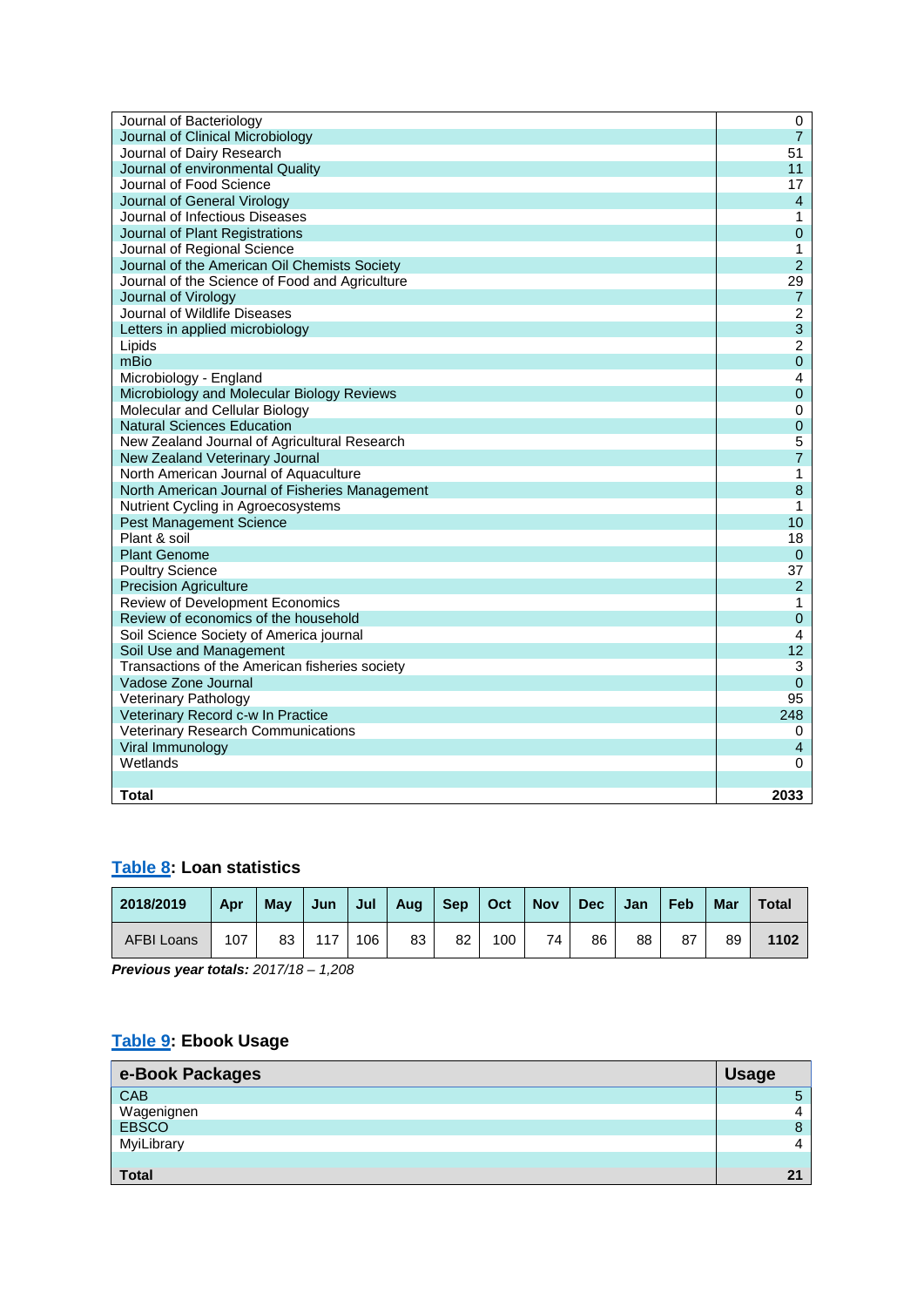#### <span id="page-13-0"></span>**[Table 10:](#page-4-4) Items supplied from AFBI stock to users**

| 2018/2019 | Apr May Jun Jul Aug Sep Oct Nov Dec Jan Feb Mar |    |     |     |    |    |    |    |    | Total |
|-----------|-------------------------------------------------|----|-----|-----|----|----|----|----|----|-------|
| Items     | 45                                              | 28 | 116 | 186 | 29 | 32 | 36 | 14 | 30 | 595   |

*Previous year total: 2017/18 - 440*

## <span id="page-13-1"></span>**[Table 11:](#page-4-5) Items supplied to QUB by AFBI**

| 2018/2019    | Apr          | May | Jun | Jul | Aug            | <b>Sep</b> | Oct | <b>Nov</b> | <b>Dec</b>    | Jan | Feb | <b>Mar</b> | Total |
|--------------|--------------|-----|-----|-----|----------------|------------|-----|------------|---------------|-----|-----|------------|-------|
| <b>Books</b> |              |     | っ   | 3   |                | 3          | 4   | 3          |               | 5   | 3   | 0          | 27    |
| Photocopies  |              | 3   |     |     |                | 0          | 18  | 8          | $\mathcal{D}$ | 3   | 4   | ົ          | 44    |
| <b>Total</b> | $\mathbf{2}$ | 4   | 3   | 4   | $\overline{2}$ | 3          | 22  | 11         | 3             | 8   |     | າ          | 74    |

*Previous year total: 2017/18 - 72*

#### <span id="page-13-2"></span>**[Table 12:](#page-4-6) Items supplied to AFBI by QUB**

| 2018/2019    | Apr | May | Jun | Jul | Aug | <b>Sep</b> | Oct | <b>Nov</b> | <b>Dec</b> | Jan | Feb | Mar | Total |
|--------------|-----|-----|-----|-----|-----|------------|-----|------------|------------|-----|-----|-----|-------|
| <b>Books</b> | 51  | 44  | 50  | 54  | 33  | 64         | 54  | 48         | 22         | 87  | 23  | 89  | 619   |
| Photocopies  | 14  | 12  | 16  | 19  | 37  | 22         | 13  | 11         | 6          | 17  | 19  | 10  | 196   |
| <b>Total</b> | 65  | 56  | 66  | 73  | 70  | 86         | 67  | 59         | 28         | 104 | 42  | 99  | 815   |

*Previous year total: 2017/18 - 889*

## <span id="page-13-3"></span>**[Table 13:](#page-4-7) Items supplied to AFBI by the British Library & other organisations**

| 2018/2019    | Apr | May | Jun | Jul | Aug | <b>Sep</b> | Oct      | <b>Nov</b> | <b>Dec</b> | Jan | Feb | <b>Mar</b> | Total |
|--------------|-----|-----|-----|-----|-----|------------|----------|------------|------------|-----|-----|------------|-------|
| <b>Books</b> | 4   | 6   | 5   | 5   | 5   | 0          | $\Omega$ | 5          |            |     |     | っ          | 35    |
| Photocopies  | 21  | 14  | 13  | 12  | 17  | 10         | 16       | 13         |            | 5   |     | 14         | 149   |
| <b>Total</b> | 25  | 20  | 18  | 17  | 22  | 10         | 16       | 18         |            | 6   | 9   | 16         | 184   |

*Previous year total: 2017/18 – 163*

#### <span id="page-13-4"></span>**[Table 14:](#page-6-0) Library membership**

| 2017-18 | 2018-19 |
|---------|---------|
| 414     | 426     |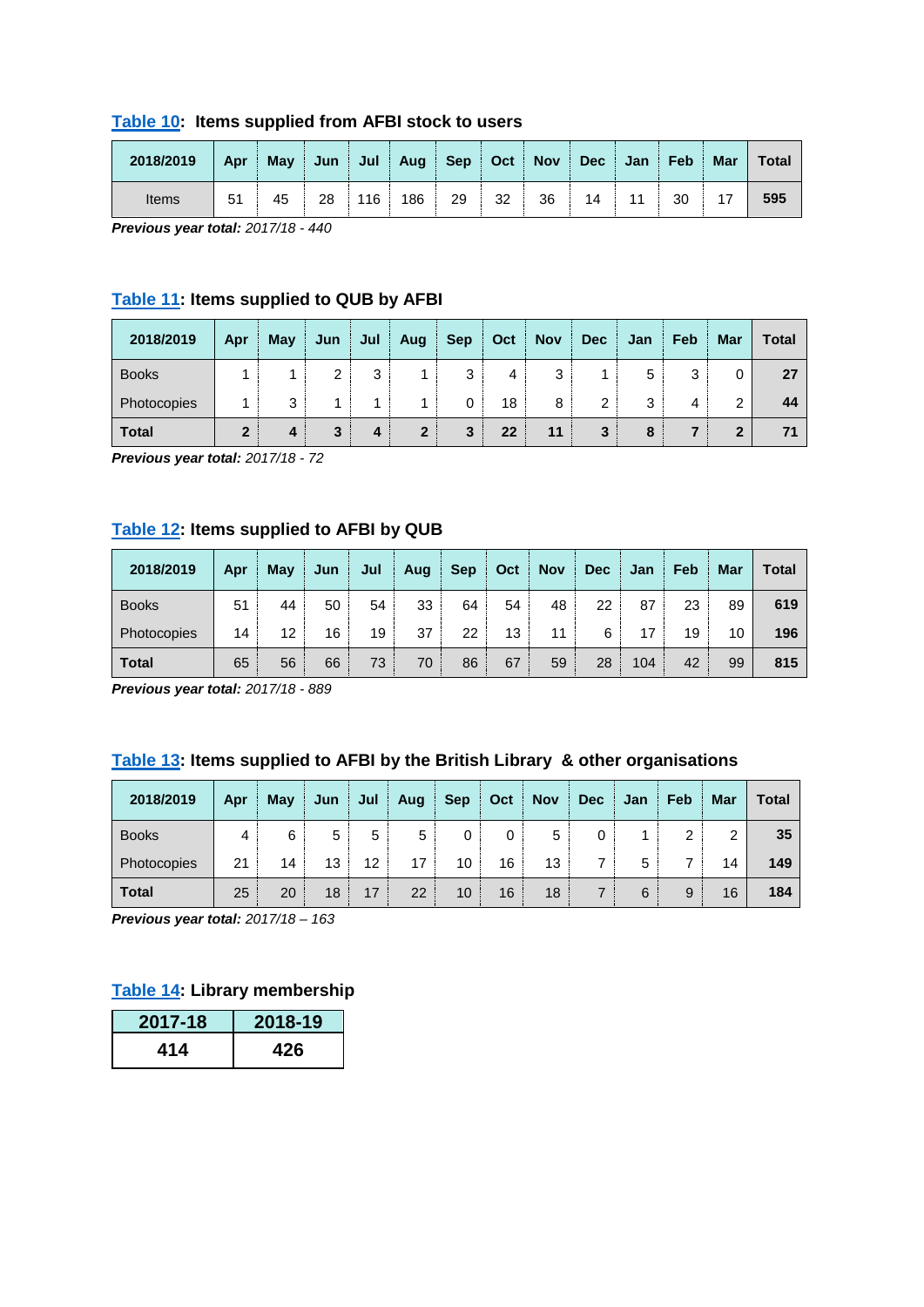<span id="page-14-0"></span>

| 2018/2019  | <b>Tweets</b> | <b>Impressions</b> | <b>Profile Visits</b> | <b>Mentions</b> | <b>New</b><br>followers |
|------------|---------------|--------------------|-----------------------|-----------------|-------------------------|
| Apr        | 46            | 13,600             | 1,227                 | 13              | 1                       |
| May        | 56            | 24,100             | 1,479                 | 13              | $\overline{4}$          |
| Jun        | 40            | 14,000             | 752                   | 14              | 9                       |
| Jul        | 43            | 10,100             | 652                   | $\overline{7}$  | 8                       |
| Aug        | 45            | 13,500             | 984                   | 15              | 4                       |
| Sept       | 43            | 12,900             | 1,284                 | 8               | 8                       |
| Oct        | 29            | 15,500             | 1,558                 | 9               | 5                       |
| <b>Nov</b> | 39            | 18,300             | 1,537                 | 5               | 7                       |
| Dec        | 44            | 13,200             | 1,401                 | 11              | 3                       |
| Jan        | 44            | 18,800             | 1,792                 | 17              | 11                      |
| Feb        | 34            | 13,800             | 1,129                 | 16              | 2                       |
| Mar        | 37            | 14,500             | 1,358                 | 14              | 8                       |
| Total:     | 500           | 163,500            | 15,153                | 142             | 70                      |

## <span id="page-14-1"></span>**[Table 16:](#page-7-0) Resource Expenditure – Journals**

|                    | 2017-18 Spend<br>(£) | 2018-19 Spend<br>(£) |
|--------------------|----------------------|----------------------|
| Journals/Databases | 227.828*             | 240,353*             |

\*Includes £31,000 as a contribution towards Science Direct